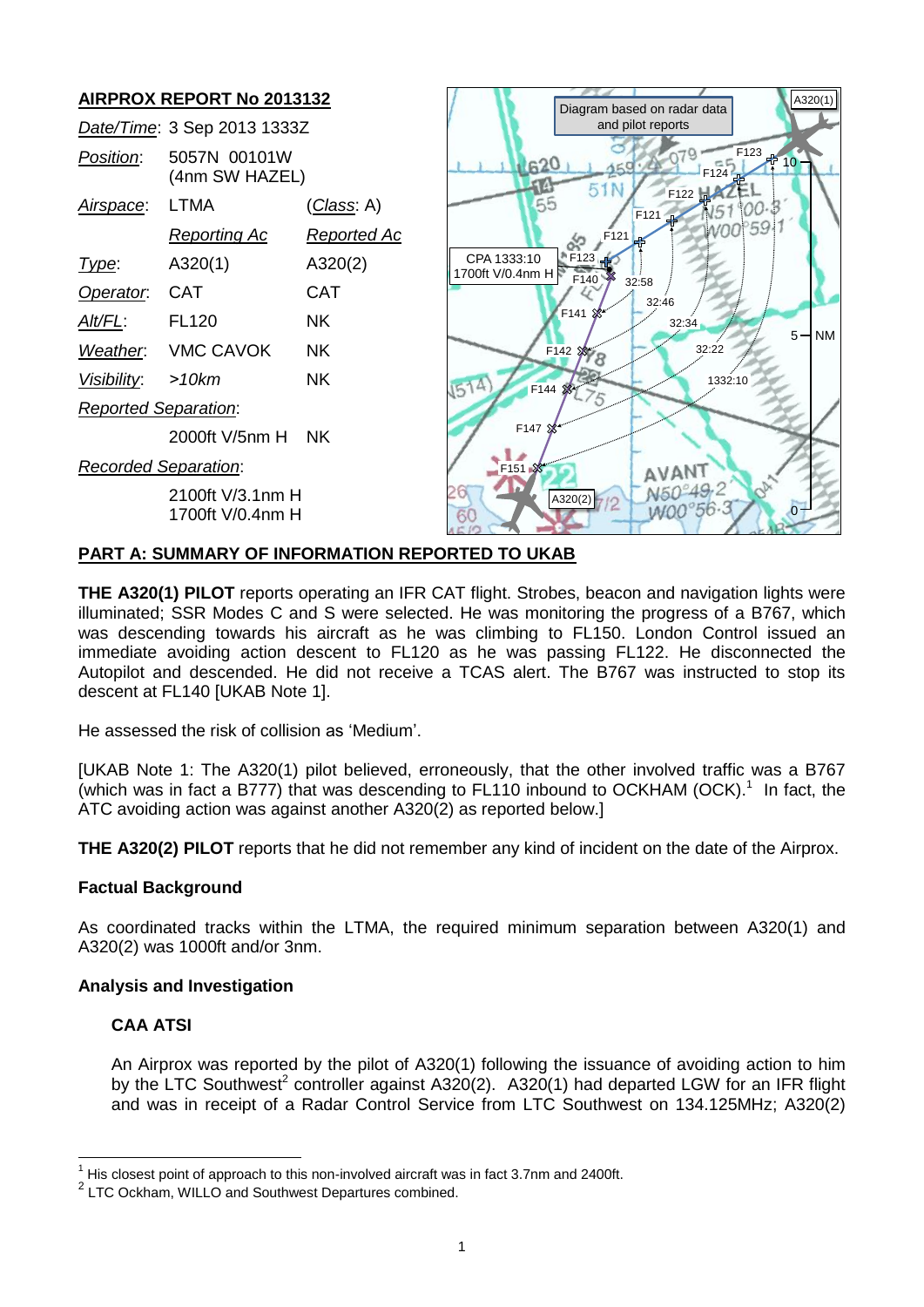was operating an IFR flight inbound to London Heathrow (LHR) and was in receipt of a Radar Control Service also from LTC Southwest.

The default surveillance setting for LTC Southwest is Swanwick Multi Radar Tracking (MRT) and all references to radar data in this report are with reference to MRT. No report was received from the LTC Southwest controller. The unit only became aware that an Airprox had been filed on 25 September 2013.

ATSI had access to both pilot reports, recorded area surveillance and transcription of the LTC Southwest frequency.

A320(1) was on a heading of 239° climbing to FL100 against a B777 descending FL110 inbound to OCK. [The B777 that the pilot of A320(1) incorrectly transposed into the narrative of his Airprox report.]. At the same time, A320(2) was inbound to HAZEL for an OCK arrival at LHR, descending FL130, and had been instructed to reduce speed to 220kt when level.

At 1330:39, a change of the LTC Southwest controller took place. The controller's second transmission, at 1330:45, was to instruct the A320(1) pilot to climb to FL150. [Note: the controller's Flight Progress Strips were not available to the investigation; however, A320(2)'s tabular data block was clearly visible on the controller's situation display; SLAVE mode].

There were constant transmissions on frequency 134.125MHz for the next 20-25sec before a pause of 15sec. Then, at 1331:58, the following transmissions took place:

Controller "[A320(1) C/S] turn, correction [A320(1) C/S] stop climb please flight level 120 avoiding action" A320(1) "Stop climb 120 [A320(1) C/S]" Controller "[A320(2) C/S] stop your descent please flight level 140" A320(2) "140 stop the descent [A320(2) C/S]".

When the controller instructed the A320(1) pilot to stop climb the aircraft was passing FL118 with a rate of climb of 2400fpm. A320(2) was in A320(1)'s 11 o'clock, range 13.8nm, descending through FL156.

A320(1) reached FL125 before descending back to FL120. By 1332:36, A320(2) was levelling at the (autopilot) selected flight level of FL140 and A320(1) was reaching the (autopilot) selected flight level of FL120. There was no loss of standard separation.

At 1332:36, the controller informed the A320(1) pilot that the traffic against which his climb had been stopped was now at FL140 and he was instructed to climb to FL130. The two aircrafts' tracks crossed shortly afterwards with more than standard separation.

### **Summary**

An Airprox was reported by the pilot of A320(1) when he was instructed to stop his climb at FL120, the level he was passing, despite having previously been cleared to climb to FL150. In response, and whilst attempting to comply with this late call, A320(1) climbed 500ft above the stop level before returning to FL120. The LTC Southwest controller, having just taken over the sector, had incorrectly issued the pilot of A320(1) with a climb to FL150 which would have placed him in conflict with A320(2) descending to FL130. However, the error was assimilated in a timely manner and corrective action was taken; standard separation minima were maintained.

### **PART B: SUMMARY OF THE BOARD'S DISCUSSIONS**

Information available included reports from the pilots of both aircraft, transcripts of the relevant RT frequency, radar video recordings and reports from the appropriate ATC and operating authorities.